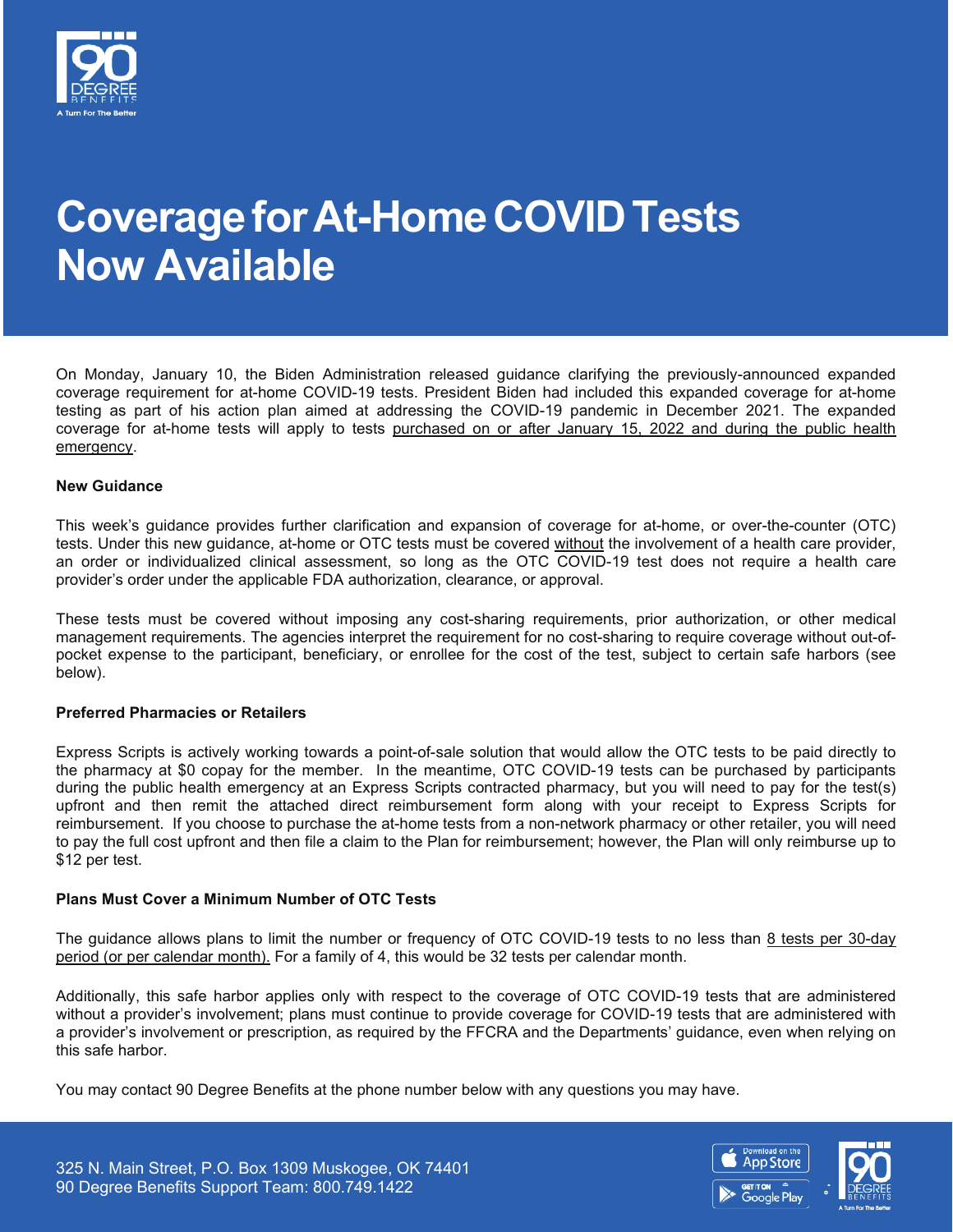# **Prescription Drug Reimbursement / Coordination of Benefits Claim Form Drug Reimbursement / Coordination of Benefits Claim Form**

Did you know that you can now submit your prescription claims to us electronically? Log in to express-scripts.com and select Benefits > Forms & Cards

| Tape receipts or itemized bills on the back.<br>Group No.<br>See back for details.<br>Check the appropriate box if any receipts<br>Member ID<br>or bills are for a:<br>Member Name First<br>Last<br><b>Compound prescription</b><br>Make sure your pharmacist lists<br>ALL the VALID NDC numbers, cost and<br><b>Street Address</b><br>quantities for each ingredient on the back of<br>this form and attach receipts. Claim will be<br>returned if incomplete.<br>ZIP<br>City<br>State<br><b>ONE CLAIM FORM PER</b><br><b>COMPOUND SUBMISSION</b><br><b>Medication purchased outside</b><br>>> Patient Information<br>of the United States<br>Patient Name First<br>Last<br>Please indicate:<br>Country $\_\_$<br>Patient Date of Birth (Month/Day/Year)<br>Currency used<br>Relationship to Plan Member<br>Sex<br><b>Allergy medication</b><br>1 Self<br>5 Disabled Dependent<br>Female<br>6 Dependent Parent<br><b>Coordination of Benefits</b><br>2 Spouse<br>Male<br>(Another Health Plan has paid a portion.) Mark the<br>3 Eligible Child<br>7 Non-spouse Partner<br>appropriate box for your primary coverage method.<br>See the back for more information.<br>8 Other<br>4 Dependent Student<br>Is this a coordination of benefits claim?<br>>> Pharmacy Information<br>Yes $\Box$ No<br>Name of Pharmacy<br>Another Health Plan paid and you are enclosing<br>a statement that outlines how much you paid<br>and how much the other carrier paid (1)<br><b>Street Address</b><br>Card Program (3)<br>ZIP<br>City<br>State<br>Express Scripts Home Delivery (4)<br>Any person who knowingly and with intent to defraud,<br>injure, or deceive any insurance company submits a claim<br>Telephone (include area code)<br>or application containing any materially false, deceptive,<br>incomplete, or misleading information pertaining to such<br>claim may be committing a fraudulent insurance act, | >> Cardholder Information See your prescription drug ID card. | >> Claim Receipts |
|----------------------------------------------------------------------------------------------------------------------------------------------------------------------------------------------------------------------------------------------------------------------------------------------------------------------------------------------------------------------------------------------------------------------------------------------------------------------------------------------------------------------------------------------------------------------------------------------------------------------------------------------------------------------------------------------------------------------------------------------------------------------------------------------------------------------------------------------------------------------------------------------------------------------------------------------------------------------------------------------------------------------------------------------------------------------------------------------------------------------------------------------------------------------------------------------------------------------------------------------------------------------------------------------------------------------------------------------------------------------------------------------------------------------------------------------------------------------------------------------------------------------------------------------------------------------------------------------------------------------------------------------------------------------------------------------------------------------------------------------------------------------------------------------------------------------------------------------------------------------------------------------------------------|---------------------------------------------------------------|-------------------|
|                                                                                                                                                                                                                                                                                                                                                                                                                                                                                                                                                                                                                                                                                                                                                                                                                                                                                                                                                                                                                                                                                                                                                                                                                                                                                                                                                                                                                                                                                                                                                                                                                                                                                                                                                                                                                                                                                                                |                                                               |                   |
|                                                                                                                                                                                                                                                                                                                                                                                                                                                                                                                                                                                                                                                                                                                                                                                                                                                                                                                                                                                                                                                                                                                                                                                                                                                                                                                                                                                                                                                                                                                                                                                                                                                                                                                                                                                                                                                                                                                |                                                               |                   |
|                                                                                                                                                                                                                                                                                                                                                                                                                                                                                                                                                                                                                                                                                                                                                                                                                                                                                                                                                                                                                                                                                                                                                                                                                                                                                                                                                                                                                                                                                                                                                                                                                                                                                                                                                                                                                                                                                                                |                                                               |                   |
|                                                                                                                                                                                                                                                                                                                                                                                                                                                                                                                                                                                                                                                                                                                                                                                                                                                                                                                                                                                                                                                                                                                                                                                                                                                                                                                                                                                                                                                                                                                                                                                                                                                                                                                                                                                                                                                                                                                |                                                               |                   |
|                                                                                                                                                                                                                                                                                                                                                                                                                                                                                                                                                                                                                                                                                                                                                                                                                                                                                                                                                                                                                                                                                                                                                                                                                                                                                                                                                                                                                                                                                                                                                                                                                                                                                                                                                                                                                                                                                                                |                                                               |                   |
|                                                                                                                                                                                                                                                                                                                                                                                                                                                                                                                                                                                                                                                                                                                                                                                                                                                                                                                                                                                                                                                                                                                                                                                                                                                                                                                                                                                                                                                                                                                                                                                                                                                                                                                                                                                                                                                                                                                |                                                               |                   |
|                                                                                                                                                                                                                                                                                                                                                                                                                                                                                                                                                                                                                                                                                                                                                                                                                                                                                                                                                                                                                                                                                                                                                                                                                                                                                                                                                                                                                                                                                                                                                                                                                                                                                                                                                                                                                                                                                                                |                                                               |                   |
|                                                                                                                                                                                                                                                                                                                                                                                                                                                                                                                                                                                                                                                                                                                                                                                                                                                                                                                                                                                                                                                                                                                                                                                                                                                                                                                                                                                                                                                                                                                                                                                                                                                                                                                                                                                                                                                                                                                |                                                               |                   |
|                                                                                                                                                                                                                                                                                                                                                                                                                                                                                                                                                                                                                                                                                                                                                                                                                                                                                                                                                                                                                                                                                                                                                                                                                                                                                                                                                                                                                                                                                                                                                                                                                                                                                                                                                                                                                                                                                                                |                                                               |                   |
|                                                                                                                                                                                                                                                                                                                                                                                                                                                                                                                                                                                                                                                                                                                                                                                                                                                                                                                                                                                                                                                                                                                                                                                                                                                                                                                                                                                                                                                                                                                                                                                                                                                                                                                                                                                                                                                                                                                |                                                               |                   |
|                                                                                                                                                                                                                                                                                                                                                                                                                                                                                                                                                                                                                                                                                                                                                                                                                                                                                                                                                                                                                                                                                                                                                                                                                                                                                                                                                                                                                                                                                                                                                                                                                                                                                                                                                                                                                                                                                                                |                                                               |                   |
|                                                                                                                                                                                                                                                                                                                                                                                                                                                                                                                                                                                                                                                                                                                                                                                                                                                                                                                                                                                                                                                                                                                                                                                                                                                                                                                                                                                                                                                                                                                                                                                                                                                                                                                                                                                                                                                                                                                |                                                               |                   |
|                                                                                                                                                                                                                                                                                                                                                                                                                                                                                                                                                                                                                                                                                                                                                                                                                                                                                                                                                                                                                                                                                                                                                                                                                                                                                                                                                                                                                                                                                                                                                                                                                                                                                                                                                                                                                                                                                                                |                                                               |                   |
|                                                                                                                                                                                                                                                                                                                                                                                                                                                                                                                                                                                                                                                                                                                                                                                                                                                                                                                                                                                                                                                                                                                                                                                                                                                                                                                                                                                                                                                                                                                                                                                                                                                                                                                                                                                                                                                                                                                |                                                               |                   |
|                                                                                                                                                                                                                                                                                                                                                                                                                                                                                                                                                                                                                                                                                                                                                                                                                                                                                                                                                                                                                                                                                                                                                                                                                                                                                                                                                                                                                                                                                                                                                                                                                                                                                                                                                                                                                                                                                                                |                                                               |                   |
|                                                                                                                                                                                                                                                                                                                                                                                                                                                                                                                                                                                                                                                                                                                                                                                                                                                                                                                                                                                                                                                                                                                                                                                                                                                                                                                                                                                                                                                                                                                                                                                                                                                                                                                                                                                                                                                                                                                |                                                               |                   |
|                                                                                                                                                                                                                                                                                                                                                                                                                                                                                                                                                                                                                                                                                                                                                                                                                                                                                                                                                                                                                                                                                                                                                                                                                                                                                                                                                                                                                                                                                                                                                                                                                                                                                                                                                                                                                                                                                                                |                                                               |                   |
|                                                                                                                                                                                                                                                                                                                                                                                                                                                                                                                                                                                                                                                                                                                                                                                                                                                                                                                                                                                                                                                                                                                                                                                                                                                                                                                                                                                                                                                                                                                                                                                                                                                                                                                                                                                                                                                                                                                |                                                               |                   |
|                                                                                                                                                                                                                                                                                                                                                                                                                                                                                                                                                                                                                                                                                                                                                                                                                                                                                                                                                                                                                                                                                                                                                                                                                                                                                                                                                                                                                                                                                                                                                                                                                                                                                                                                                                                                                                                                                                                |                                                               |                   |
|                                                                                                                                                                                                                                                                                                                                                                                                                                                                                                                                                                                                                                                                                                                                                                                                                                                                                                                                                                                                                                                                                                                                                                                                                                                                                                                                                                                                                                                                                                                                                                                                                                                                                                                                                                                                                                                                                                                |                                                               |                   |
|                                                                                                                                                                                                                                                                                                                                                                                                                                                                                                                                                                                                                                                                                                                                                                                                                                                                                                                                                                                                                                                                                                                                                                                                                                                                                                                                                                                                                                                                                                                                                                                                                                                                                                                                                                                                                                                                                                                |                                                               |                   |
| Is this an on-site nursing home pharmacy?<br>Yes<br>N0<br>which is a crime and may subject such person to criminal                                                                                                                                                                                                                                                                                                                                                                                                                                                                                                                                                                                                                                                                                                                                                                                                                                                                                                                                                                                                                                                                                                                                                                                                                                                                                                                                                                                                                                                                                                                                                                                                                                                                                                                                                                                             |                                                               |                   |
| I hereby certify that the charge(s) shown for the medication(s) prescribed is correct and agree to provide Express Scripts or its agents reasonable<br>or civil penalties, including fines and/or imprisonment or<br>access to records related to medication dispensed to this patient in accordance with applicable law. I further recognize that reimbursement will<br>denial of benefits. <sup>†</sup>                                                                                                                                                                                                                                                                                                                                                                                                                                                                                                                                                                                                                                                                                                                                                                                                                                                                                                                                                                                                                                                                                                                                                                                                                                                                                                                                                                                                                                                                                                      |                                                               |                   |
| be paid directly to the plan member and assignment of these benefits to a pharmacy or any other party is void.<br>NCPDP/NPI Required<br>Please tape receipts on the back of this page.                                                                                                                                                                                                                                                                                                                                                                                                                                                                                                                                                                                                                                                                                                                                                                                                                                                                                                                                                                                                                                                                                                                                                                                                                                                                                                                                                                                                                                                                                                                                                                                                                                                                                                                         |                                                               |                   |
| Χ<br>Signature of Pharmacist or Representative (Required)                                                                                                                                                                                                                                                                                                                                                                                                                                                                                                                                                                                                                                                                                                                                                                                                                                                                                                                                                                                                                                                                                                                                                                                                                                                                                                                                                                                                                                                                                                                                                                                                                                                                                                                                                                                                                                                      |                                                               |                   |

# **Acknowledgment Acknowledgment**

I certify that the medication(s) described was received for use by the patient listed above, and that I (or the patient, if not myself) am eligible for prescription drug benefits. I certify that the medication(s) described were not for an on-the-job injury. By completing this form, I recognize that reimbursement will be paid directly to me and that assignment of these benefits to a pharmacy or any other party is void.\* assignment of these benefits to a pharmacy or any other party is void.\*

**X**

Signature of Member **Date** Date

\*If allowed by law, you may assign the payment of this claim to your pharmacy. If your pharmacy is willing to accept assignment, do not complete this form. Please request that your pharmacy contact Pharmacy Services at 800.922.1557 for assistance. Please request that your pharmacy contact Pharmacy Services at 800.922.1557 for assistance.